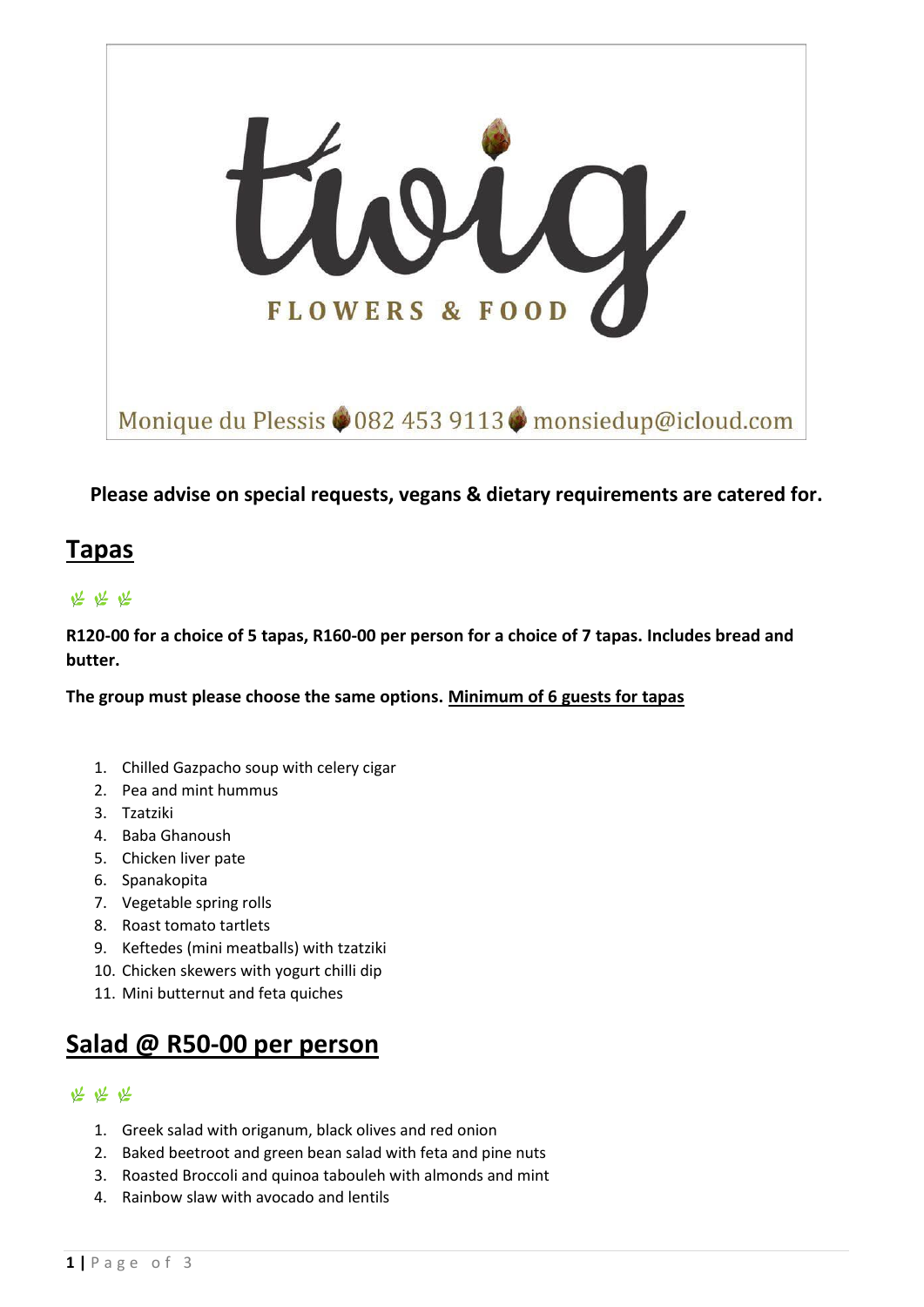# **Soup @ R60-00 per person**

#### 坚坚坚

- 1. Gazpacho
- 2. Spiced butternut soup
- 3. Cauliflower soup with truffle oil
- 4. Mushroom soup
- 5. Pea soup with yogurt and mint

# **Quiche @ R70-00 per person**

#### 坚坚坚

- 1. Spinach and feta
- 2. Butternut, bacon and cheddar
- 3. Quiche Lorraine
- 4. Broccoli and roast tomato
- 5. Smoked salmon and cream cheese

## **Main menu:**

#### 坚坚坚

**3 Course:** Please choose one starter, one main and one desert for R300-00 per person\*

\*The starters can be replaced by any salad of your choice (see above).

**4 Course:** Alternatively add a salad for a four course meal for R350-00 per person.

**2 Course:** Alternatively order two courses for R280-00 per person.

**Please note:** The group must please choose the same starter, main, salad and desert option.

# **Starters**

### 坚坚坚

- 1. Spanakopita (V) Spinach and feta wrapped in phyllo pastry served with fresh tomato sauce
- 2. Melanzane (V) Roasted aubergine, fresh tomato sauce and mozzarella tower with parmesan and basil
- 3. Goats cheese with walnuts and black olives (V)
- 4. Prawns, avo lemon and chilli
- 5. Beef Carpaccio Seared fillet of beef, thinly sliced served with mushroom, olives, rocket and parmesan